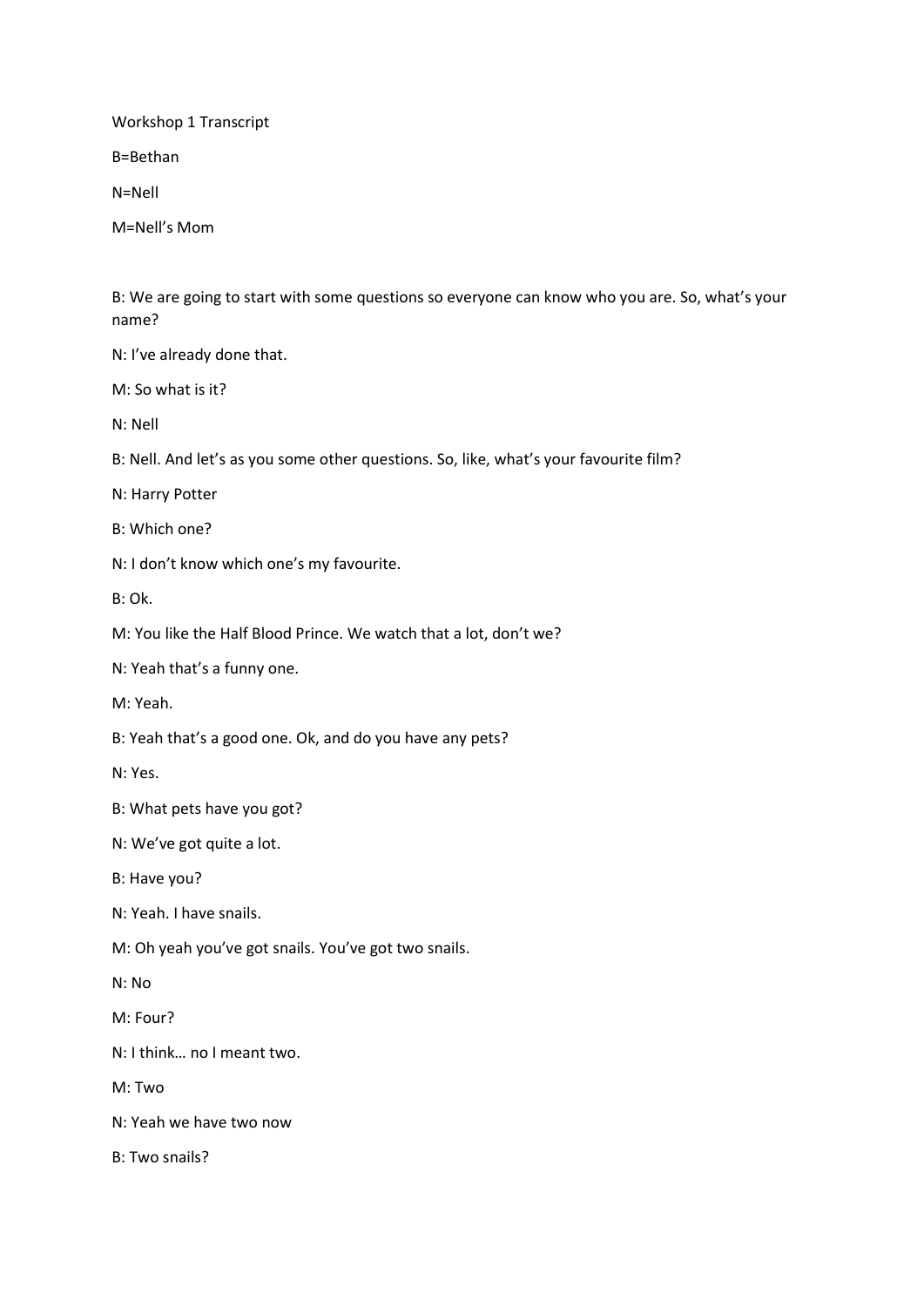M: Yeah we had four but two died.

B: And do you have any others?

N: Well we have Izzy's pet.

M: Hamster.

N: A hamster.

B: Ok

M: And anybody else?

N: We've got Winnie and Tolly.

B: Oh yeah, of course! We can't forget Winnie and Tolly.

N: (Inaudible)

M: What's that?

N: (Inaudible)

B: Ok so we are going to go through the workbook, as much as you want to do. If you want to stop, you can just say. If you get a bit bored or a bit tired, that's ok. And all over the pages you can do as many drawings or write whatever you like. Ok? And then we are going to use that to make some artwork together. So we are going to think about what makes… what are boys and what are girls and how we can make it so boys and girls are equal. Sometimes, girls are not seen as equal to boys, yeah? So, can you got to the page that's called jobs for me?

M: This is exciting. Is it that one?

B: It's got a little table on it.

M: (gasps)

N: Jobs, yeah.

B: Jobs. Now, can you read, or do you want me to read it out to you?

N: Can you read it out, please?

B: Of course I can. There are lots of different jobs and they all have different names depending on the gender of the person doing them. Can you pick out the different job titles for female, male and gender neutral. Use the bottom of the page to draw while you think. So, gender neutral is a word we can use if we don't know if the job is done by a boy or a girl. So sometimes you might have someone come to the house, someone delivering your post, and if you don't know if they're a boy or a girl we can think of a word so that it doesn't matter either way, does it? So, for example, we have got a female column, a male column and a gender-neutral column. So the first one says firewoman. So, what is the word if the person putting out the fire is a man?

M: What would you call them? Not a firewoman, a

N: Fireman.

B: Fireman! Yes! So do you want to write that in the box?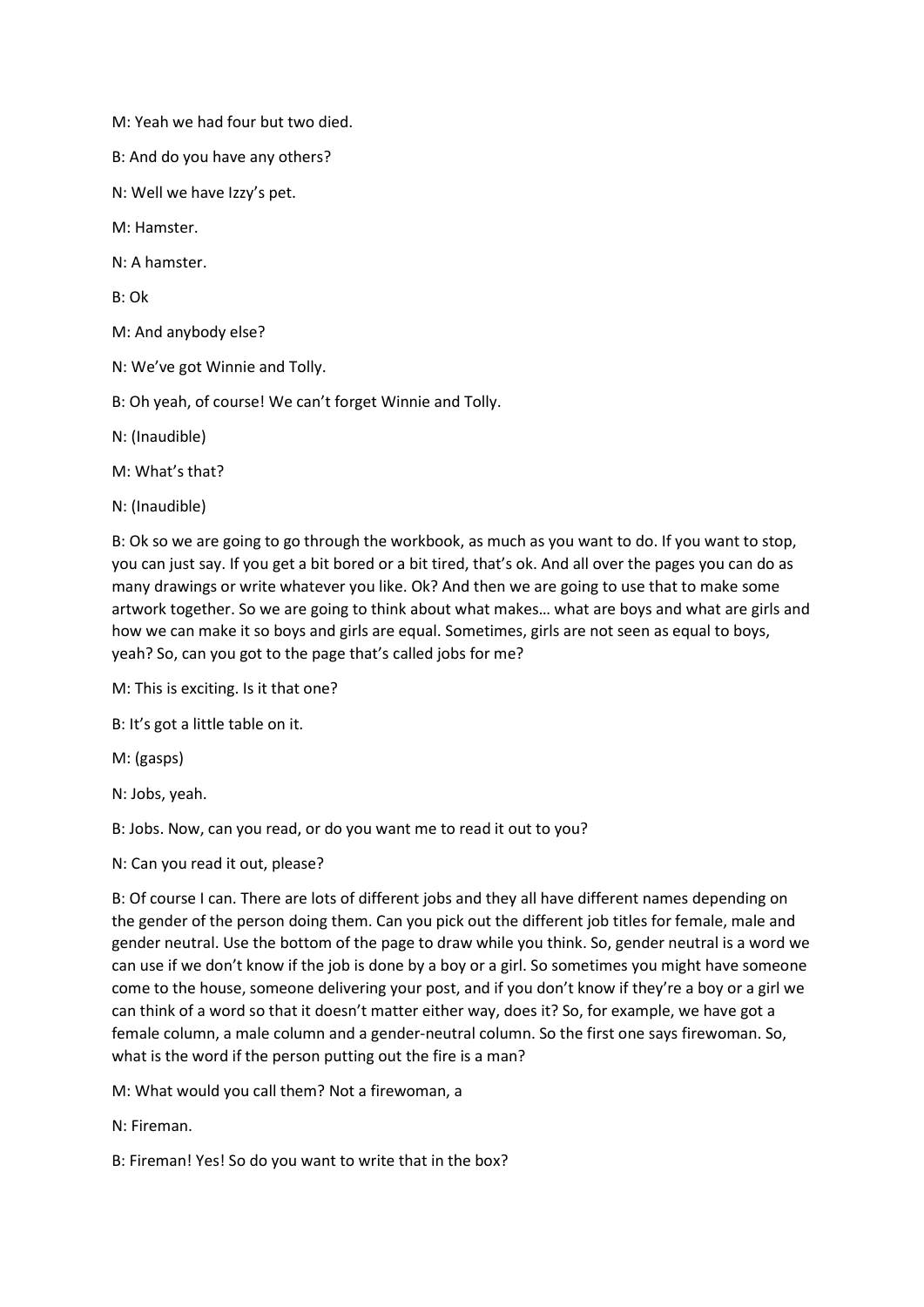M: Put M A N in.

N: M A N

M: Yeah!

B: Well done. Superstar already. So what word can we use if we don't know if it's a man or a woman.

M: So if it was someone coming to put the fire out and we didn't know whether it was a boy or a girl what would you call them? What would you call them?

N: A female?

M: You could call them a fireperson?

N: A fire engine

M: (laughing) a fire engine

B: It might be a fire engine

N: I can't write that

B: You can put anything. If you want to call them a fire engine, you can write fire engine.

M: Do you want to call them a fire engine?

N: Can you write that? I can't write it.

M: Ok

B: It's ok

M: There you go. Your writing's neater than mine, Nell.

B: Ok, so the next one down in the middle we've got postman. So what would we call a postman if they were a woman?

N: Big lady

M: A big lady?

B: A big lady?

M: What do we call Kate?

N: Kate

M: Who delivers the post? What do you call her?

N: Kate the Piko.

M: Kate the?

N: (laughing) post office

M: Kate the post office?

Nell: (laughing)

B: She can be called Kate the Post Office.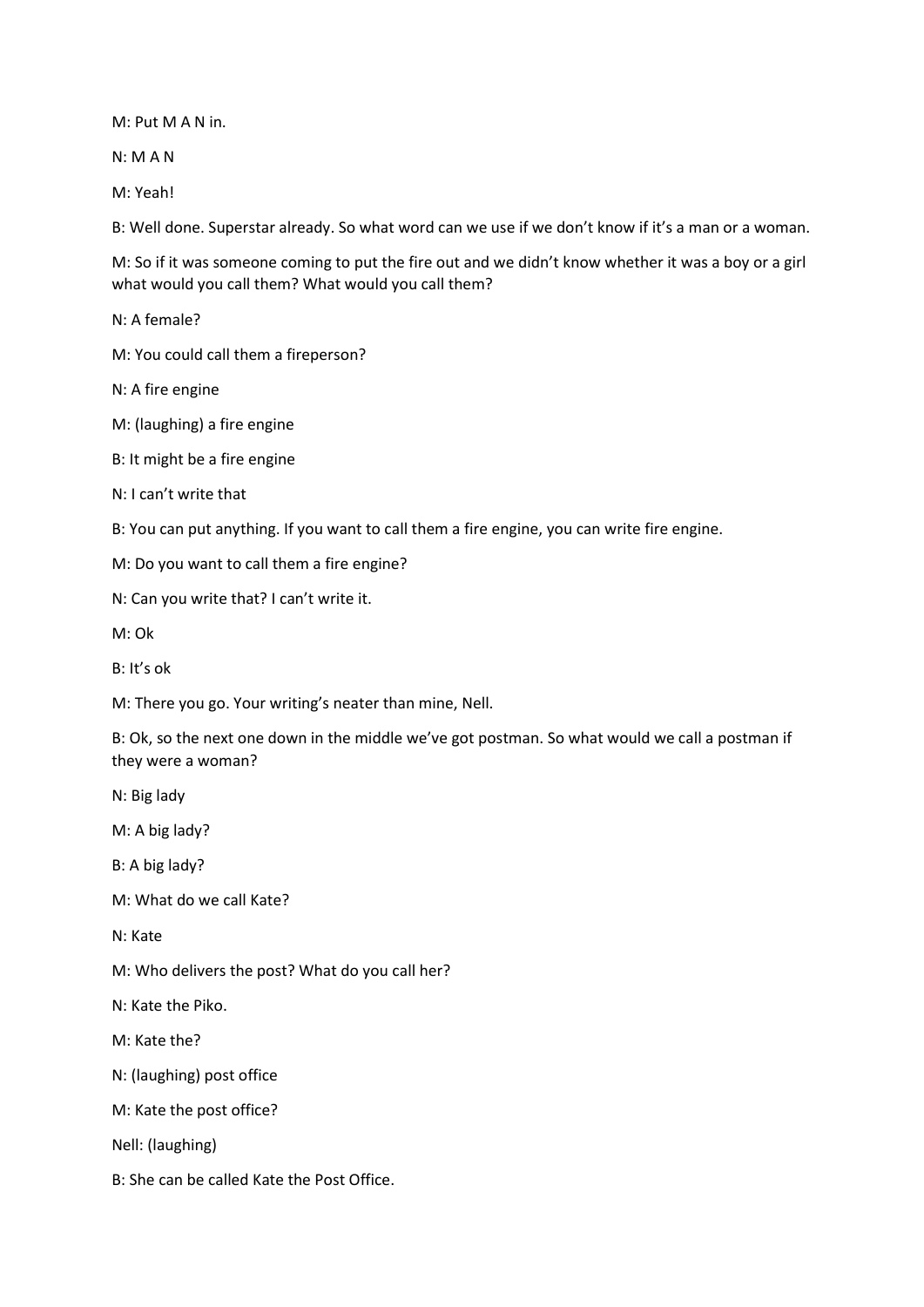M: Kate the Post office? We call her Kate the post…

N: Lady

M: Kate the Post Lady

B: Yeah! (laughing) It's ok we can be as silly as we want to be because we are going to make this as fun as we can. Ok, now what do we call the person who delivers the post if we don't know if they're a boy or a girl?

M: What would you call them?

N: What?

M: So we said oh the post thingybob's been and we didn't know if it's a boy or a girl, what would you call them?

N: Lady

B: Just a lady?

N: No, call them, call them post.

B: You'd just call them post? Yep, the post has come.

M: Call them a post

- B: Call them a post
- M: Ok yeah
- B: That's ok.

M: Or postie, you could have called them? Couldn't you?

B: Or a postperson? We could use the word person. Ok the next one we've got the word businessperson. So, how could we change that to be a boy or a girl?

N: Man, erm

B: That's right!

- N: Whoever you are!
- B: Whoever you are?
- N: Whoever you are.
- M: Businessman, whoever you are. Ok.

B: Yeah, that's ok.

M: Whoever you are. You've got silly beans in. Ok.

B: Right and then so now we've got headmaster. At your school do you have a headmaster? What do you call them? Are they headmaster? Or headteacher?

N: I call them Lee

M: You can't call them Lee.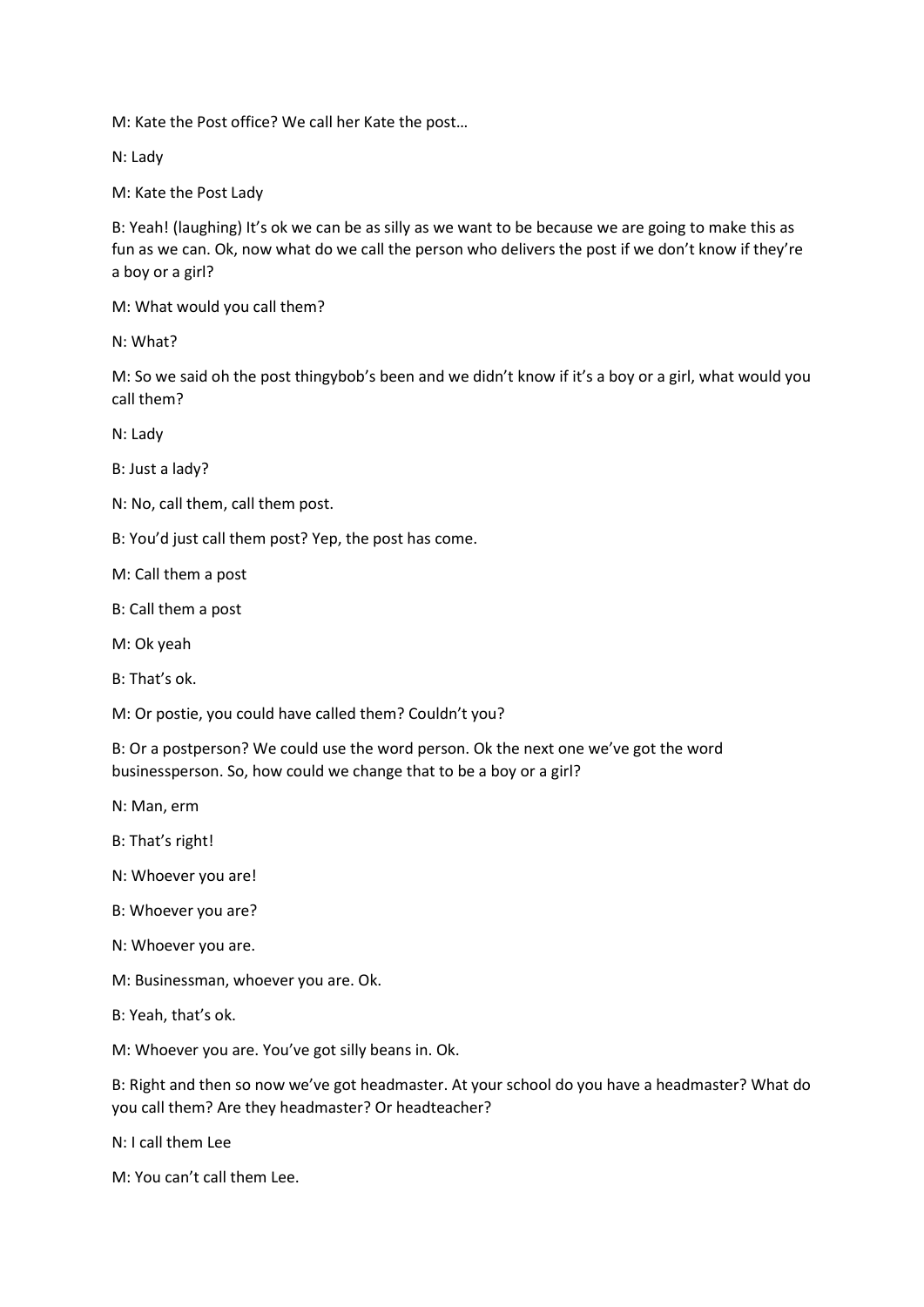B: (gasps) Ok, so what if your headmaster was a woman if they were a Mrs Headmaster? What could we call them instead?

N: Chubby

M: Chubby?

N: (laughs) Because they are chubby

B: They might not like that

M: No, it's a bit rude isn't it?

N: (laughing)

M: What do you call the headteacher if they were a lady?

N: Mrs Piko

M: What about, what would be painting on the carpark if it was?

N: Headteacher

M: Headteacher!

B: You could use headteacher.

M: You wouldn't know if they were a boy or a girl would you? That's quite good because it isn't a boy or a girl.

B: That's really good! Headteacher is really good.

M: What would you call it if it was a lady?

N: Mrs Poo Bum

M: Mrs Poo Bum

B: I don't, that might be their names I don't know.

M: You could get thrown out of school Nell. If Mrs Chubb was the headteacher what would you call her?

N. Mrs Chubby Face, that's what you said!

M: I call her chubby cheeks, not chubby face. Oh dear. On a wall what would she have, head something?

N: Head weird hair

M: Head lady or head mistress?

N: No, very weird hair lady.

B: Oh, these poor teacher at your school.

M: Yeah. Head missy

B: Head mistress. But you can use head teacher that's a really good one that is. Ok, shall we go on to the next page then? Now, this one we can be as silly as we want to be on this one.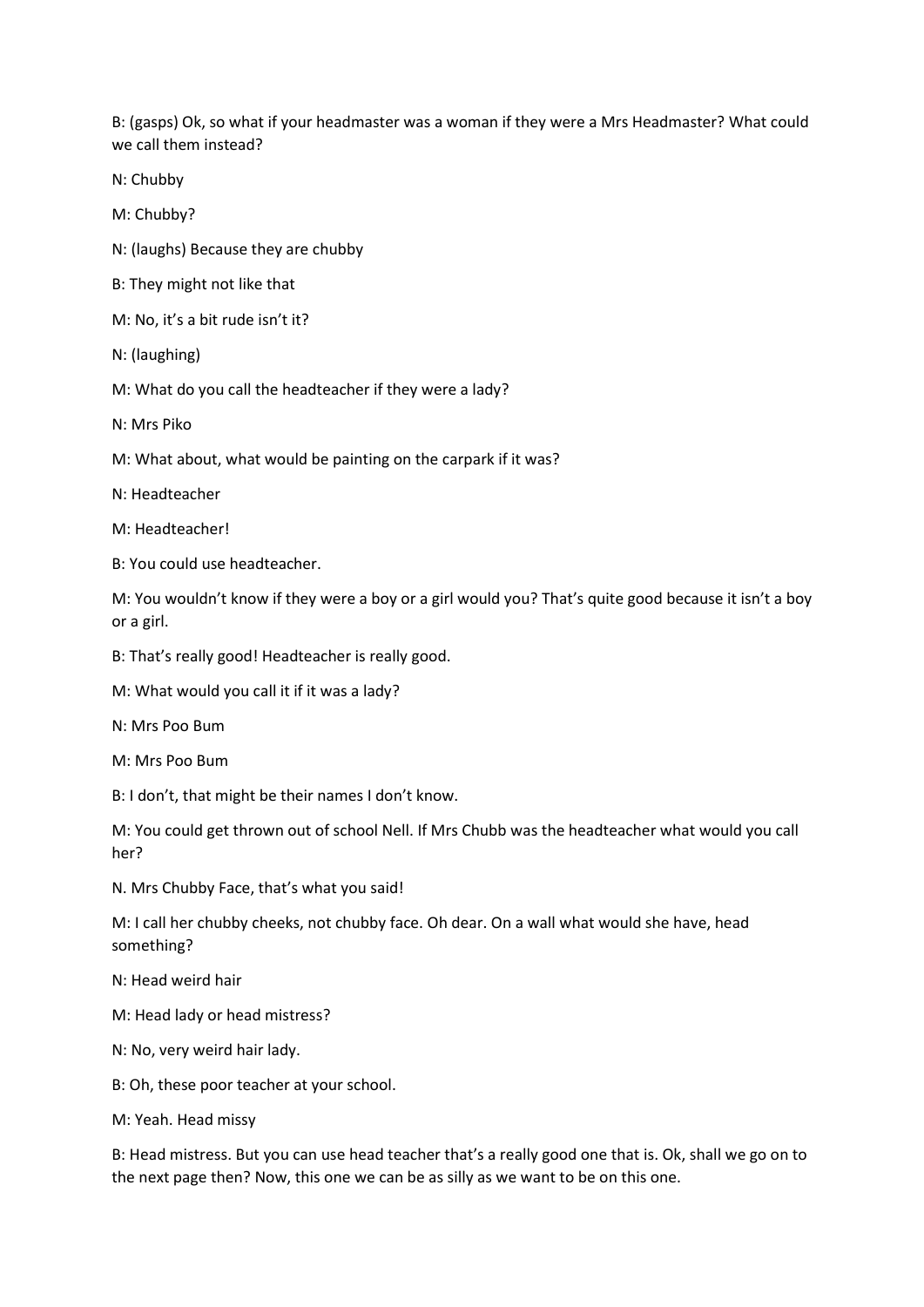M: Ohhh dear.

B: We've got to make up some of our own words because some times there's not a word so for example, the first one, if we don't know if it's a prince or a princess, what word could we use instead? Make up any word you like.

M: So if the king or queen had a baby what would you call them?

N: You don't look

M: Oh dear. Oh dear.

N: (laughing)

M: Willy!

B: Oh no!

M: That's too rude for the king and queen to say.

N: (laughing)

M: Willy poo?

B: Oh dear

M: Oh Nell. You've got to think of a new name. Willy poo pie? So the king and queen say come here little willy poo pie? Hmmm.

B: So much silliness here today, isn't there. Right next word we've got a Duke or Duchess what could word can be used instead?

M: Nothing rude this time, otherwise Bethan will get too embarrassed to present this.

B: I'll have to go and show all of my teachers this.

M: Yeah! An err, call them an err?

B: Err, that's a good one.

M: You could call them a duka.

N: No. How about this?

M: Dukeo? What about duka?

N: No (laughing). How about this one?

M: Oh, Nell bobs.

N: Don't look.

M: Putting poo again. We are limited on our spelling.

B: (laughing)

M: So we might have a theme. Poop.

B: Ok, well.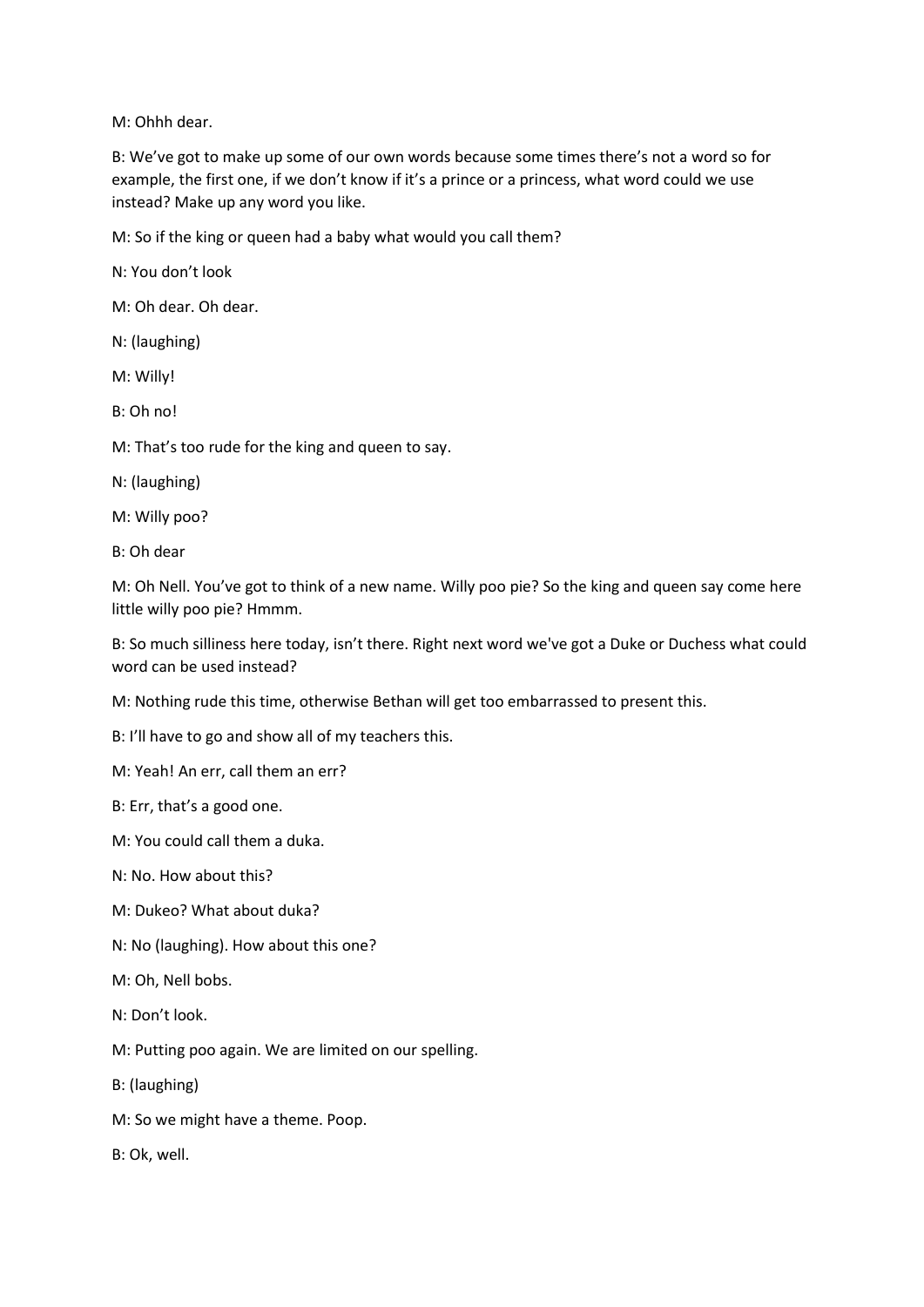M: A poopy. Duke of poopy.

B: Ok so daughter or son. So someone has a baby and we don't know yet if it's a boy or a girl what could we call it?

M: So if we said daughter or son or a ?

N: I just thought of a funny idea.

M: Go on then.

N: We could call it

M: If you can't spell it Mommy can spell it.

N: No, mom, I know how to spell it.

M: A belly?

B: A belly? That's a really good one, that is. So, this is my baby belly.

N: (inaudible)

M: Just leave it as belly. Belly fi.

B: Oh, that's a good one that is.

M: I think belly fi is nice.

B: I think Belly fi is really good. Ok, so the next one is sir or ma'am. So if you meet someone and you don't know if they should use sir or ma'am, what could we use instead.

M: So you know daddy at work has to call the inspectors sir or ma'am, and he didn't know if they were a boy or a girl, what could he call them?

B: So you go hello sir, hello ma'am, hello, what could it be?

N: I know. B: You know.

M: Hi Nell?

N: No

M: Nelly?

N: No

M: Melly?

N: W

M: Welly?

N: I, no not I, E L L Y.

M: Welly?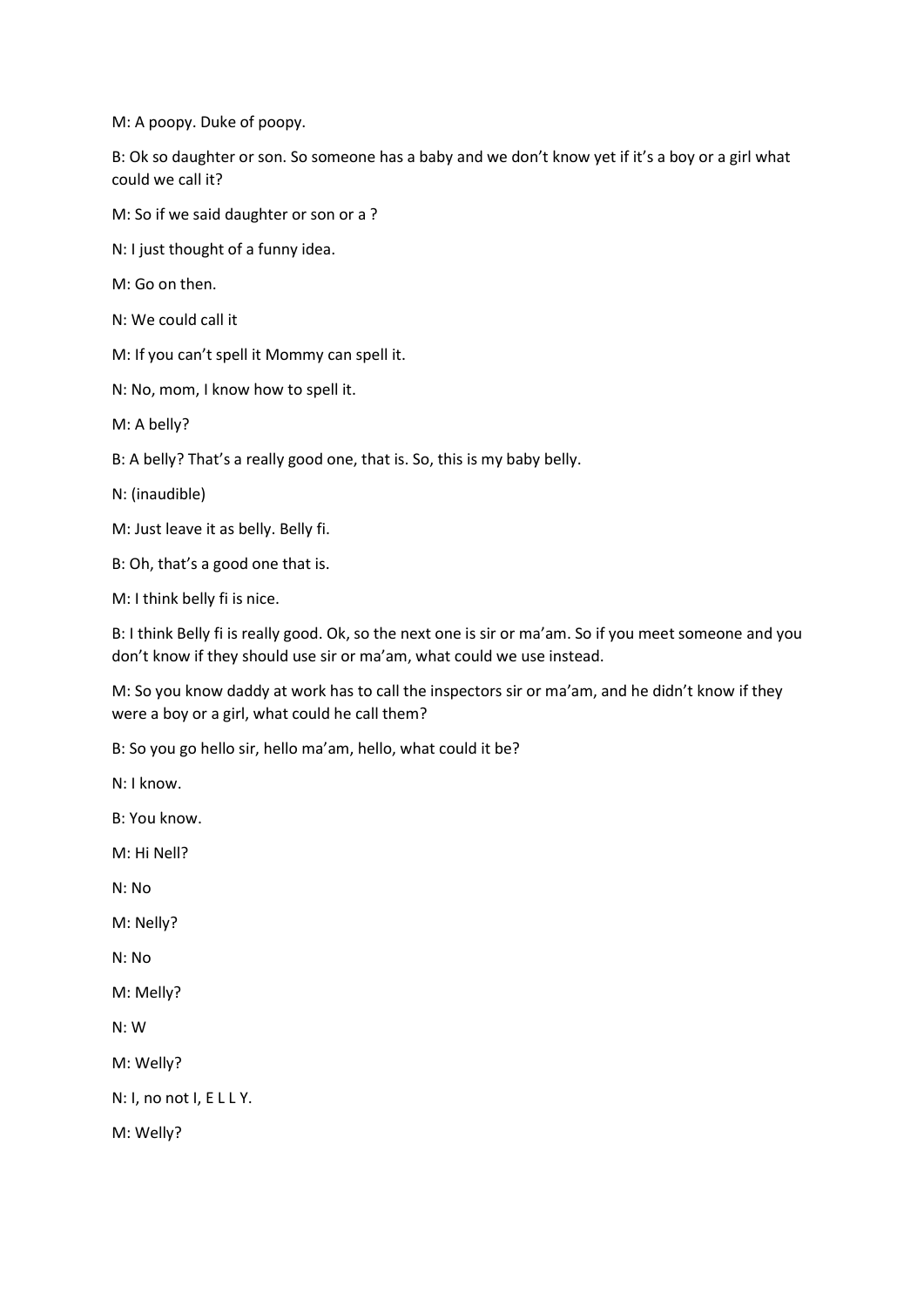B: Welly? Hello, welly. That's a good one that is. Ok, now actress or actor. So if someone's in a film and you don't know who they are what could we call them? So an actor or an actress. If they've got a job and we're not sure what to call them.

M: Nell, actress or actor. So, you're watching Harry Potter and there's actors and actresses and you're thinking hmmm I'm not sure if that's a boy or a girl what could we call them? An actor, an actress, or?

N: (whispers) head

M: Head? Let's think of a nice name for them

N: (laughing) that is a nice name.

M: Head?

N: H

M: E A

N: D

M: [redacted]… Head poopy?

B: Head poopy? I think we've got a bit of a theme going on today, haven't we?

M: Nell can only spell all of the rude words.

B: Ohh, we need to teach you some new words.

M: Yeah.

B: So the last page for today because you said you don't want to get messy today, do you? You don't want to do any clay you said. So we are going to do what makes me, me? So, I want you to draw a picture…

N: Bethan?

B: Yes

N: I don't really want to do clay today.

B: That's ok. That's what I said, we don't have to do it today that's absolutely fine. Another day.

N: We can do this.

M: Yeah we will do this this is funny.

B: So, what makes me, me? Everyone is different. In the space below, draw a picture of yourself and label the parts of you that you think are most important. So, do you remember you drew a picture for me the other week and you said that you had cute bunches and you had your laces on? You need to draw yourself and I want you to point out all the things that make you Nell.

N: Ok mom can you help me with this?

M: Oh, do you want the crayons?

(dog barking)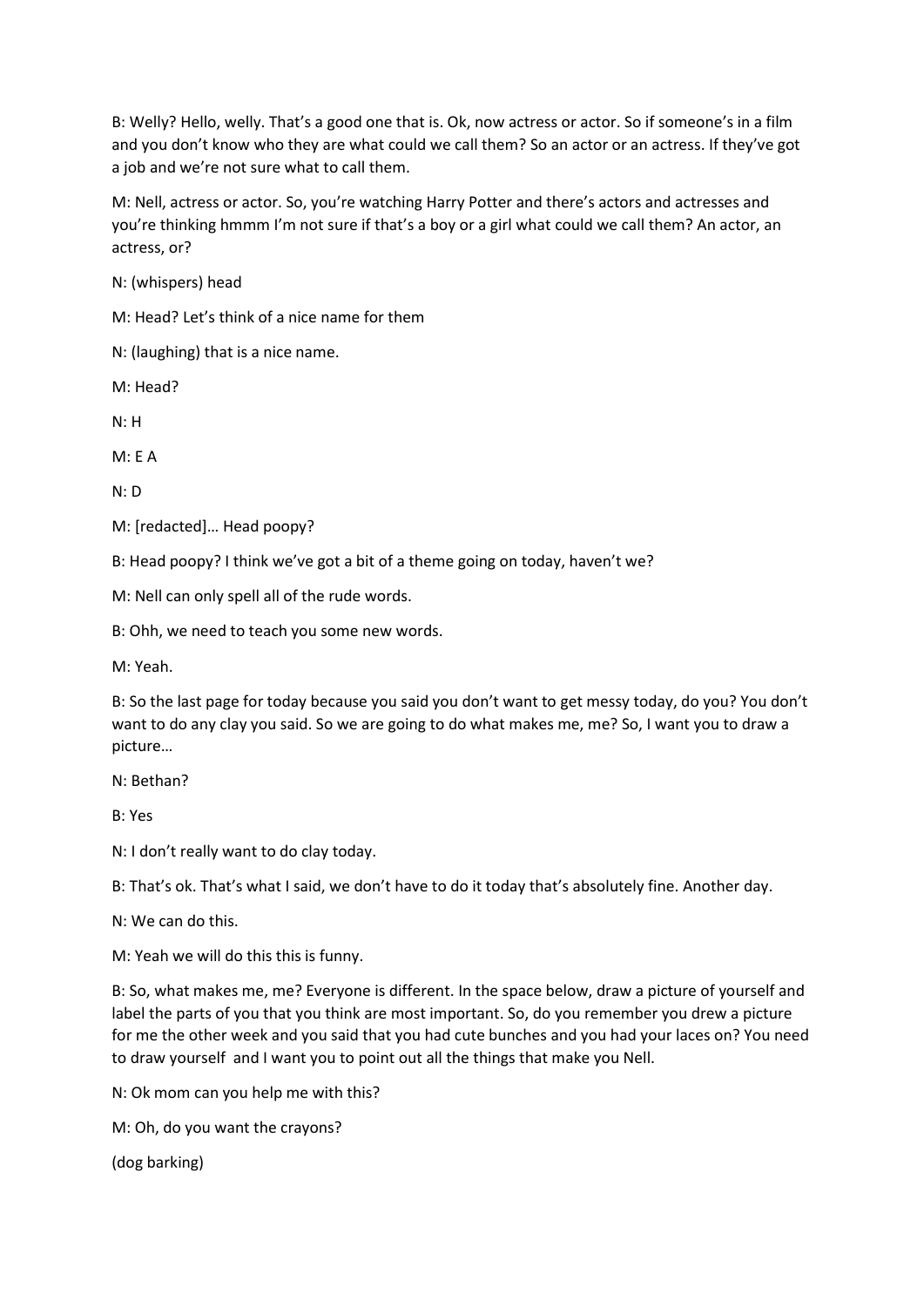M: That was the postie. Do you want the crayons Nell?

[redacted]

M: So what are you drawing then, Nell bobs?

B: So, you've got to draw a picture of Nelly and I want you to draw some labels on it so we can see what you think are the most important, what makes you Nell.

N: I'm wearing red lipstick.

B: Red lipstick? Very important

N: I'm gonna look

M: Wow, is that your lips?

N: No, sticking the tongue out.

B: Of course.

N: There's the big lips and the big ear.

[redacted]

N: Mommy, what makes me, me?

M: What makes you, you? What bits are most important? You've only drawn your head so far.

B: Which is a very important part of you.

M: Well, that's true, if you didn't have a head.

N: I'm slim.

B: You'd be nearly headless Nick if you had no head, from Harry Potter.

N: Mom.

M: One leg, or is that your foot?

N: I only have one leg.

M: You've only got one leg? Oh you've got some toes. Three toes.

N: (inaudible laughter)

M: We should have gone out this morning, got rid of some energy. Very nice, what about your other arm?

N: (laughing) my other arm

M: What's important about you, Nell?

B: You can write some labels if you want to? Or draw some arrows and point out the important parts?

M: Is that your other foot leg? That's it. Nell! Which bits are important, we will label them. Oh dear. Which bits are important do you think? Your monobrow?! Is that important your eyebrows? Which bits are your most important then Nell?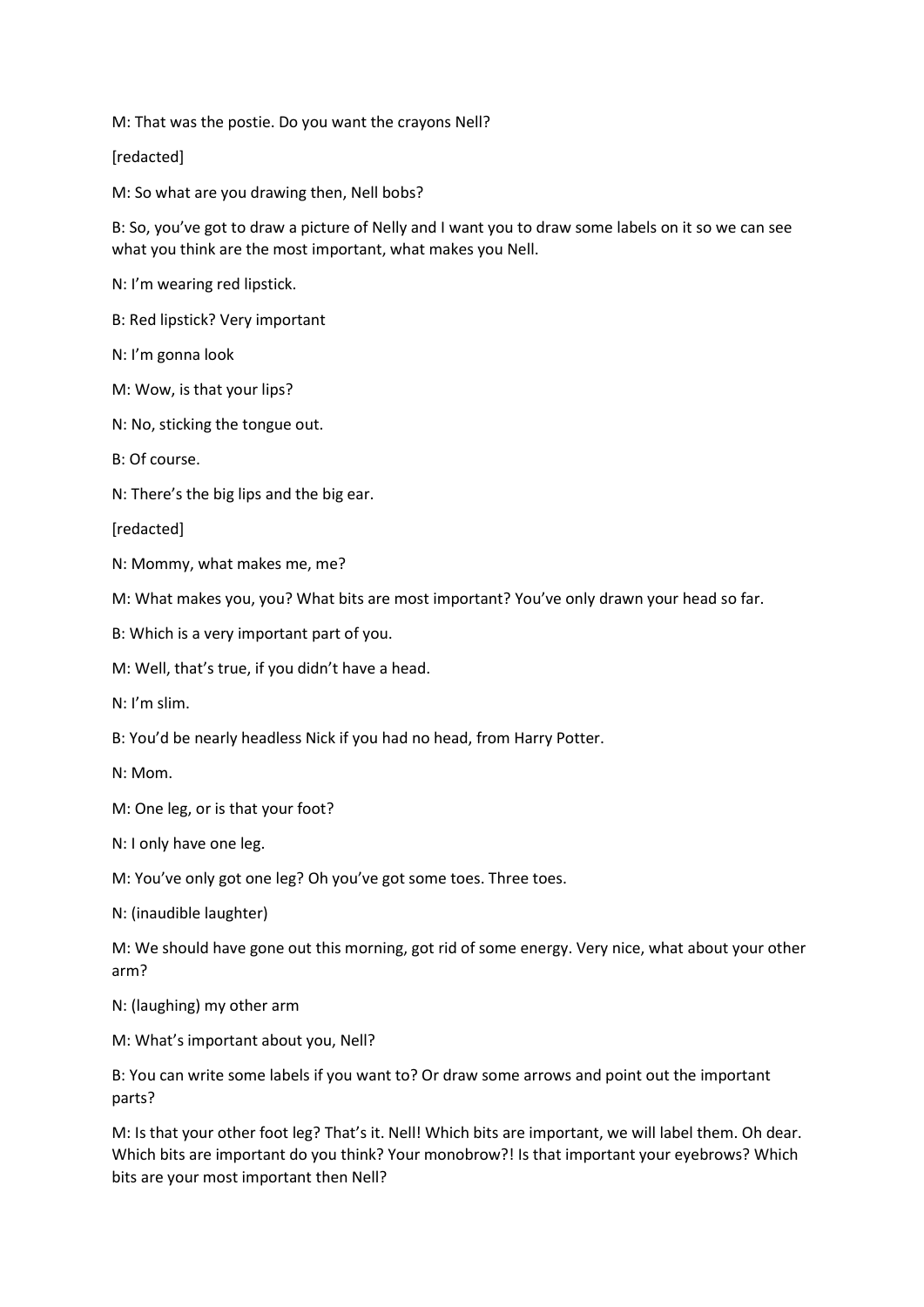N: Hair!

M: Your hair? Shall we put that there? You point anything else out that's important. What makes you, you? What makes you look different to mommy? What, your legs? Or your toes?

N: (laughing) my toes.

M: Your toes? What makes you different to mommy, what makes you more special?

N: (whispers) how about?

M: Your ears? Ok, yeah.

N: How about?

M: What's that to? Your nose or your eyes? Eyes, yeah.

 $N: I$  think that's it.

M: You think that's it?

B: Is that it? Can you hold it so I can see? Oh my goodness that is brilliant. I love it. So your hair, your eyes and your toes.

N: (inaudible)

M: To be fair

N: Mom, I want to do all the papers.

M: All the papers? Interestingly, Nell didn't used to know anything other than her trunk and her face, didn't feel pain. So the fact that she's chosen ears and toes means she's become more aware of her extremities. It's interesting. There you go. I will take a picture of that.

B: That's brilliant. Now the last page is about the clay and you don't want to do that today, but that's ok if you don't want to.

M: Do you want to do the clay Nell?

N: Maybe

B: Maybe, ok. So, I've given you some clay. If you want to use gloves like you said before that's absolutely fine. This was made by one of my teachers, this activity, and they did it with lots of children your age. So what I want you to do is I want you to get a big piece of clay and make a body. It can be a person, it could be an animal, it could be an alien, or a monster, or something that we don't know what it is. And while you make it I will ask you some questions about what you're making.

M: Wow.

B: Is that ok with you?

M: So have a think Nell.

N: Mummy, I want to have gloves.

M: Do you want to have gloves? Errr, I'm not sure we've got any gloves.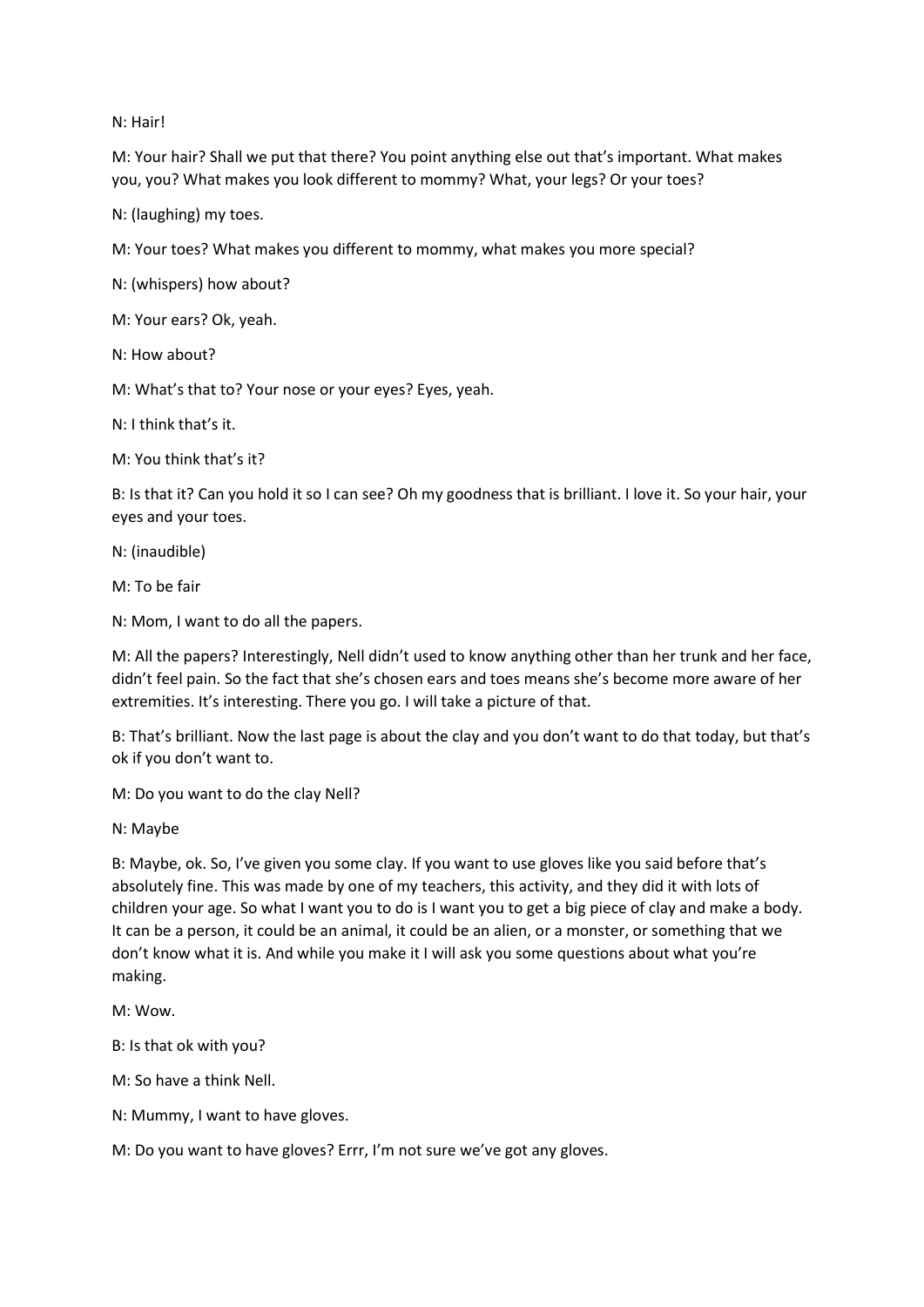B: Clay comes off your hands really easy, it washes off so good.

M: This is different clay, Nell. It's not like school clay it's white look. You're going to do something and I'm going to make something.

N: No you can't!

M: Oh, ok.

B: Well you can make the things together because it might help you get some ideas, Nell, if you make things together.

N: Mummy.

M: Do you want that bit? Right, you've got to make a body.

N: You don't have to you can make anything you want.

M: Yep.

B: It could be a monster, it could be an alien, something we don't know what it is, an animal, it could be a person. Anything you like.

M: An animal or a person?

N: Yeah, I'm not making that. I'm making something really interesting.

M: Really interesting? Is it a body? You've got to make it as a body. So no head.

B: Well, it can have a head a body is just something that's alive. So make something which is alive.

N: I'm making something really interesting.

M: Ok. I thought you meant just their body, without their, you know literally. I am going to make something which is a little but special for today.

B: So, Nell, as you're making it what kind of body are you making or do you not know yet?

N: It's just like something which is on your body. This is going to be all the bones and all like all the bones and all the your ribs.

M: What like a skeleton?

N: No, like your heart

B: Ok, so you're making what's inside the body? Ok, that's very interesting.

M: Is that of a human or an animal or an alien?

N: Of a human.

M: Of a human? If you made it an alien you could make it up any way you like.

B: Yeah.

N: Yeah but this is like a human and like body but not with like willy and you head and stuff. It's inside you.

B: Oh ok.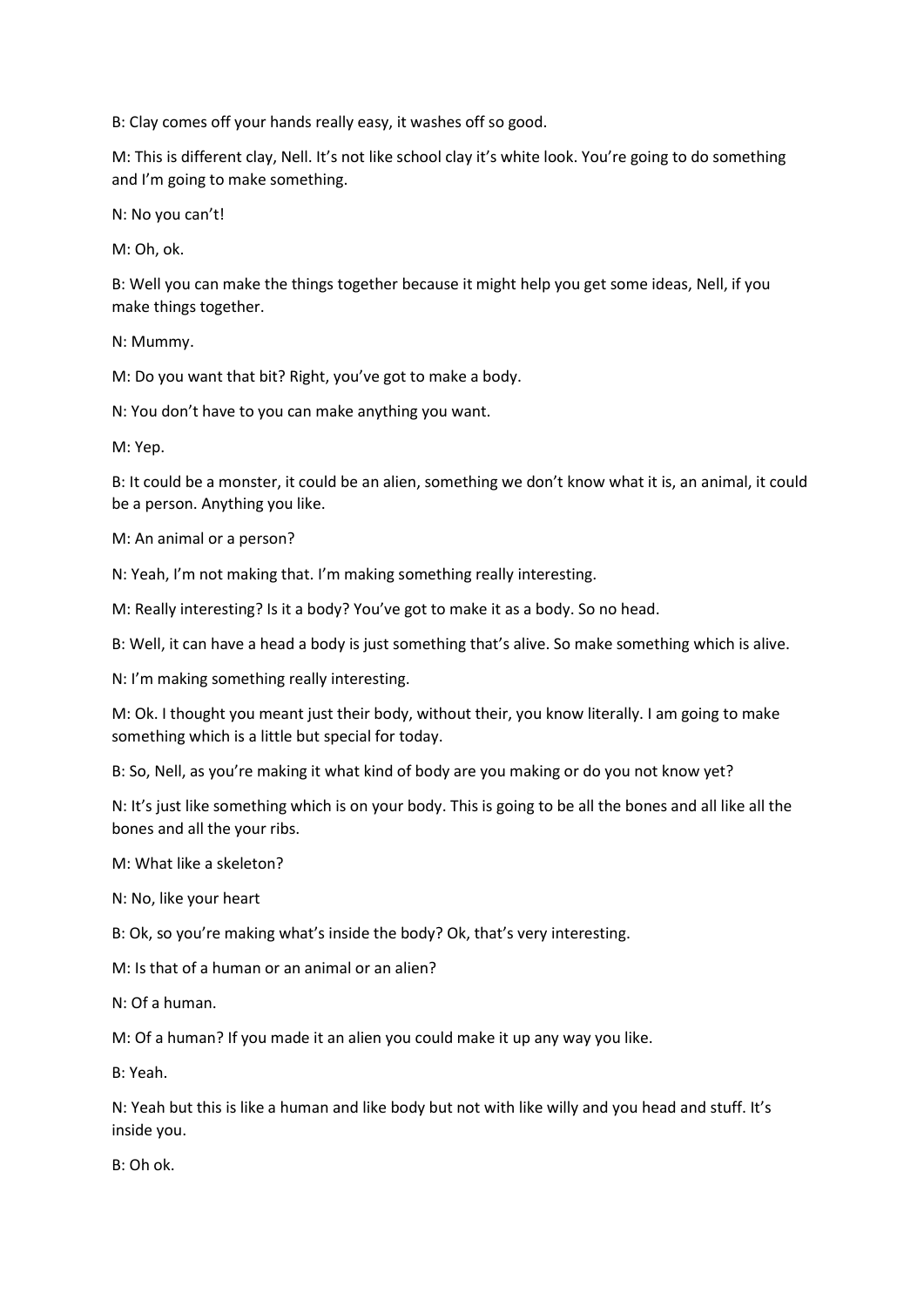M: That's a tricky one. But it's very interesting Nell.

N: What what, are hearts round or square?

M: They're roundish aren't they, like that.

B: It can be any shape you want it to be.

M: Yeah, that's true.

B: You're making it up.

M: Yep. What shape are you going to do it? Cube?

N: No.

B: What you're making, is it going to be one thing altogether or lots of different little things separate?

N: All little, I think all separate, I don't know yet.

B: Ok. That's ok.

N: Mummy

M: I'm not doing very well on mine I've just changed my mind.

N: (inaudible)

B: Now, Nell, what you're making does this thing have a gender? Is it a boy, is it a girl, is it neither? What are you thinking?

N: Well, it's not really like a person it's inside you.

B: Ok, that's great that is.

N: I'm trying to do a very good, that looks like wrinkles.

B: Wrinkles? Does that mean they're old, or are they young?

N: No I meant it just looks like wrinkles. I wasn't really making wrinkles.

B: Ok

M: You didn't meant to.

N: No, but it just looks like wrinkles.

M: I made a mummy.

B: Oh wow!

N: What mummy?

M: Like a mummy. So, I have only made the outside of somebody, so you're doing the inside and I've just done the outside of the mummy.

N: Like is it an Egyptian mummy?

M: Yep.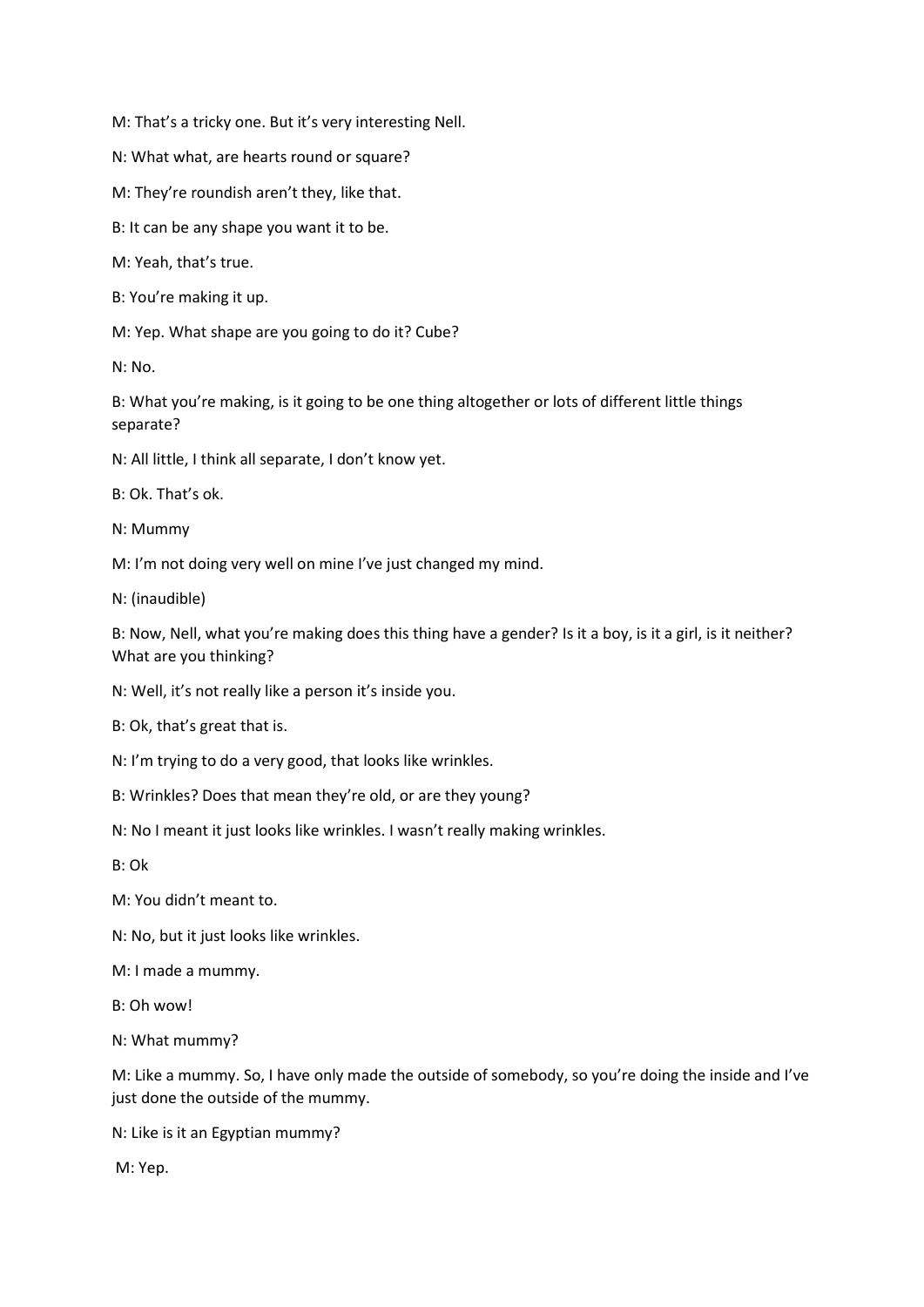N: It's not very good.

M: It's not very good?! I thought it was pretty good (laughing)

B: I think it's brilliant. Nell, everything is good artwork. Everything can be good artwork.

M: There you go.

B: Particularly the artwork you made for my wall. Everyone loved it, they all thought I made it.

M: Can't believe she's famous, can you Nell?

B: You are famous as my university Nell. So, this body you're making, are they fat or are they thin or are they in the middle?

N: In the middle

B: In the middle. Ok. And how many arms and legs do they have?

N: 89

B: 89! Oh, you've got a lot of work to do, to make 89 arms and legs.

M: Very good.

N: This bit oooh.

B: Now can they see? Can this body see? Does it have any eyes?

N: No, 'cause it's inside of us.

B: Right ok so it can't even see.

M: You are funny Nell.

N: Do you know what I'm making?

B: What?

N: Well I'm making this bit

B: Yeah

 $N:$  These are like the ribs.

B: The ribs? They're very important, you need your ribs, don't you?

N: Of course you do.

B: Where's this body from? Are they from England, are they from a different country?

N: They're from a different country.

B: What country?

N: The North Pole.

B: The North Pole! Must be very cold.

N: Mhm.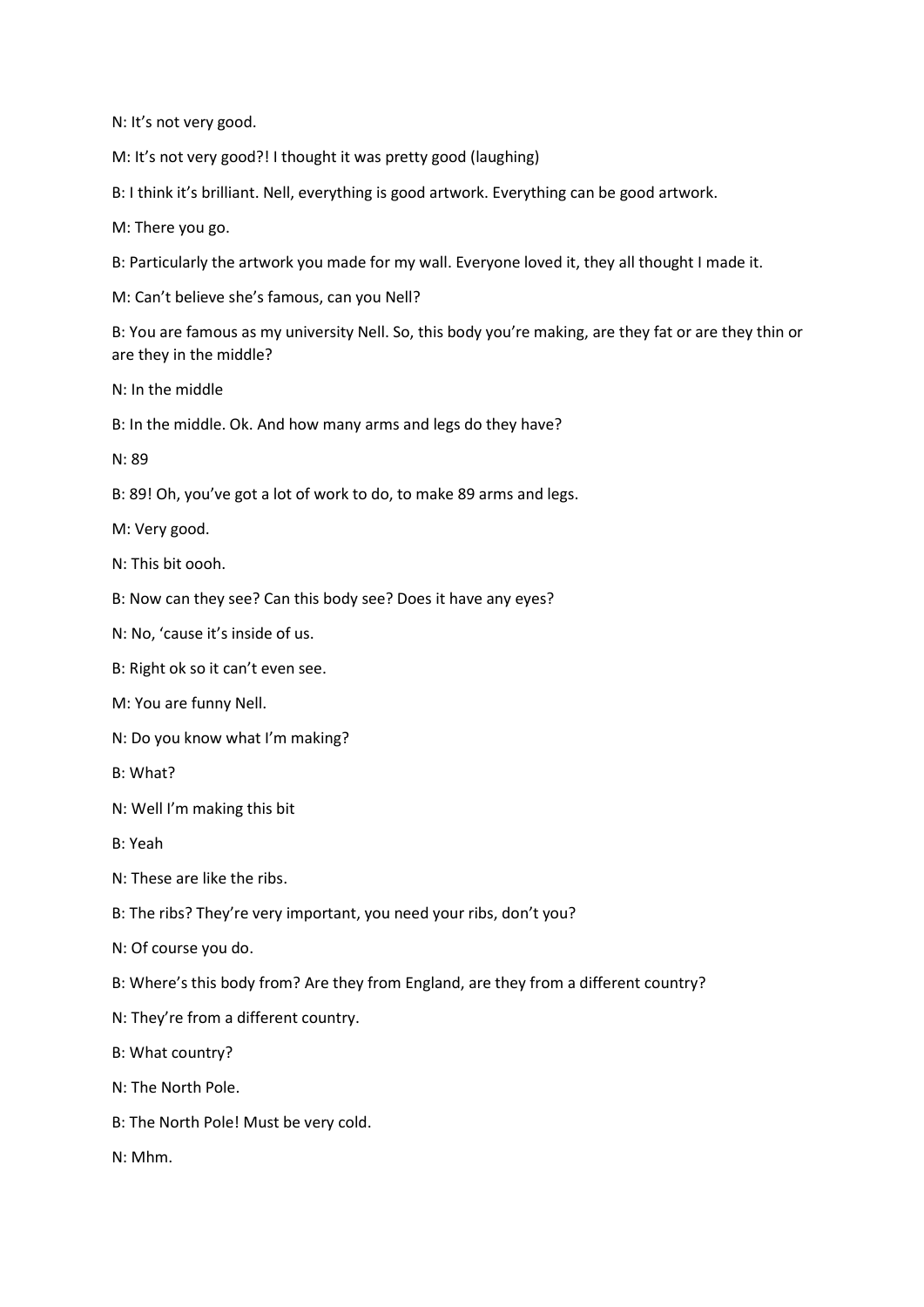B: Do they look like you? N: No. It's Santa's bones. B: Santa's bones? Well that's very fitting since its nearly Christmas. N: And it is one of the witch's bones. B: Witch's bones, ok. Erm, do they have eyelashes? N: No! B: No eyelashes? N: No, it's bones! B: Do they have any hair? N: No! B: No! Just the bones and nothing else? N: I've nearly done the heart and ribs. B: Ok, that's good. M: Oh wow. [redacted] N: In my life yet, it's my funniest Halloween ever. M: Is it? B: Is it? M: We haven't done anything yet today. B: You know what Nell it's my funnest Halloween ever aswell, making some work with you. M: I was going to say this is the first thing we've done all day, isn't it? This is good. B: How's it going Nell? M: What's that? N: Another rib M: Another rib? B: How many rib bones have they got? N: Three B: Three? Ok. M: Three ribs. Do you want some more Nell? N: Where did you put that clay?

M: There you go, you've got some more. That's looking pretty, what, three ribs and a heart.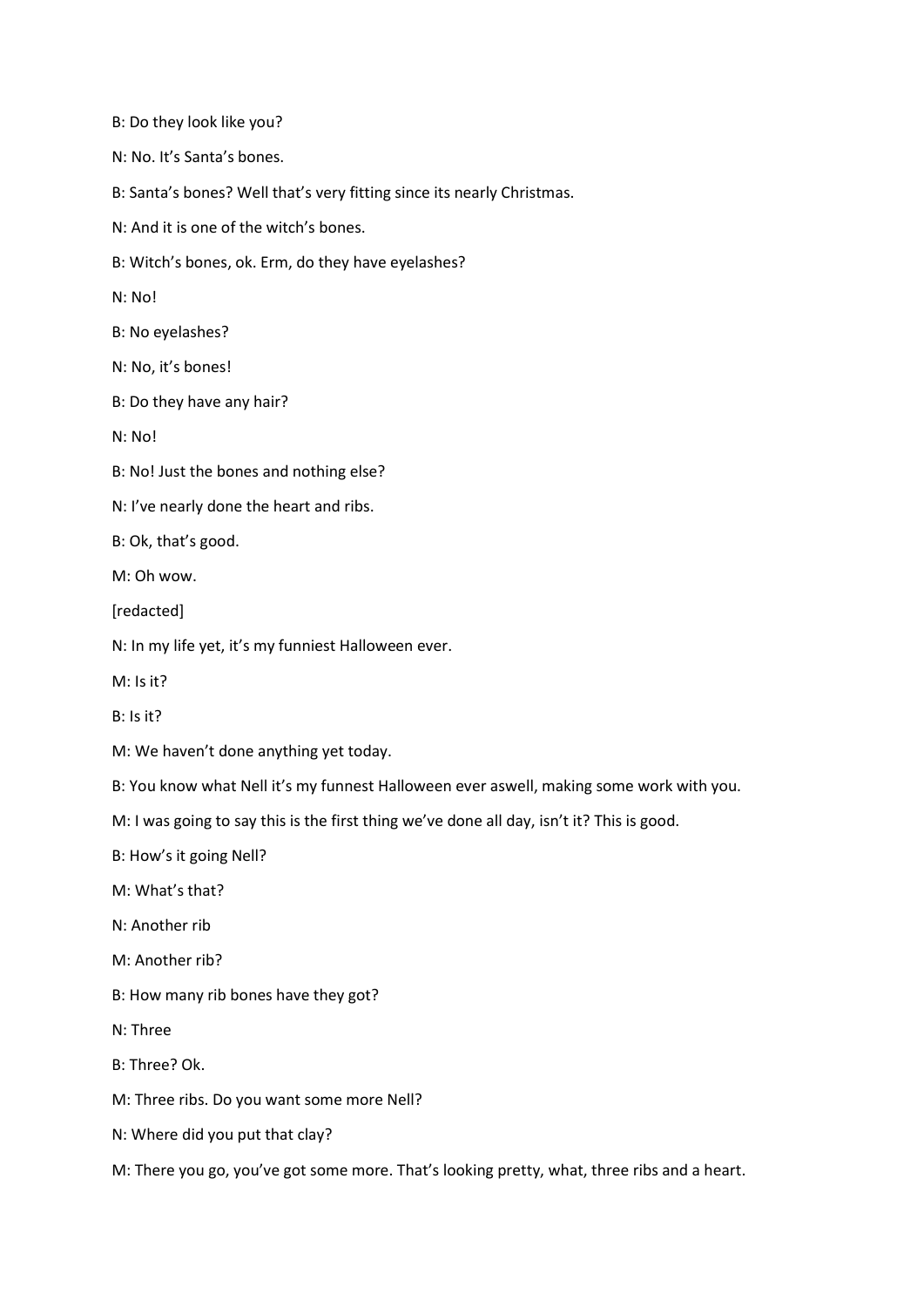B: Oh wow!

N: I'm going to make the, I can't remember what it's called.

M: That's what she's done do far.

B: Ooooh wow!

M: Camera work.

N: I'm not (inaudible)

B: I'm looking forward to seeing this.

N: Mummy

M: Yep.

N: Shall I put some like, some like?

M: What?

N: Something funny

M: Go on then

N: Like

M: What, eyebrows? Nostril? You can make nostrils if you think its very important. You can make a nostril.

N: How?

M: How? Erm,

B: Any way you like. They can have a big nose, they could have a Voldemort nose.

M: You can have a nose like that and then make a hole in the middle if you want. Do you want to?

N: No, I'm making this.

M: You're making a nose there. Is that the nostril?

N: No (laughing).

M: Is that the other rib? Yeah? There you go there's a nostril.

N: Ew. That looks like an eyeball.

B: It could be an eyeball or a nostril. It could be both.

M: Yeah.

N: You need two.

M: Ok. Oh, are you going to do it yourself? Do you want to do it yourself, that's fine. It's better when you do it your way, Nell.

N: Mom

M: Yep. Wow.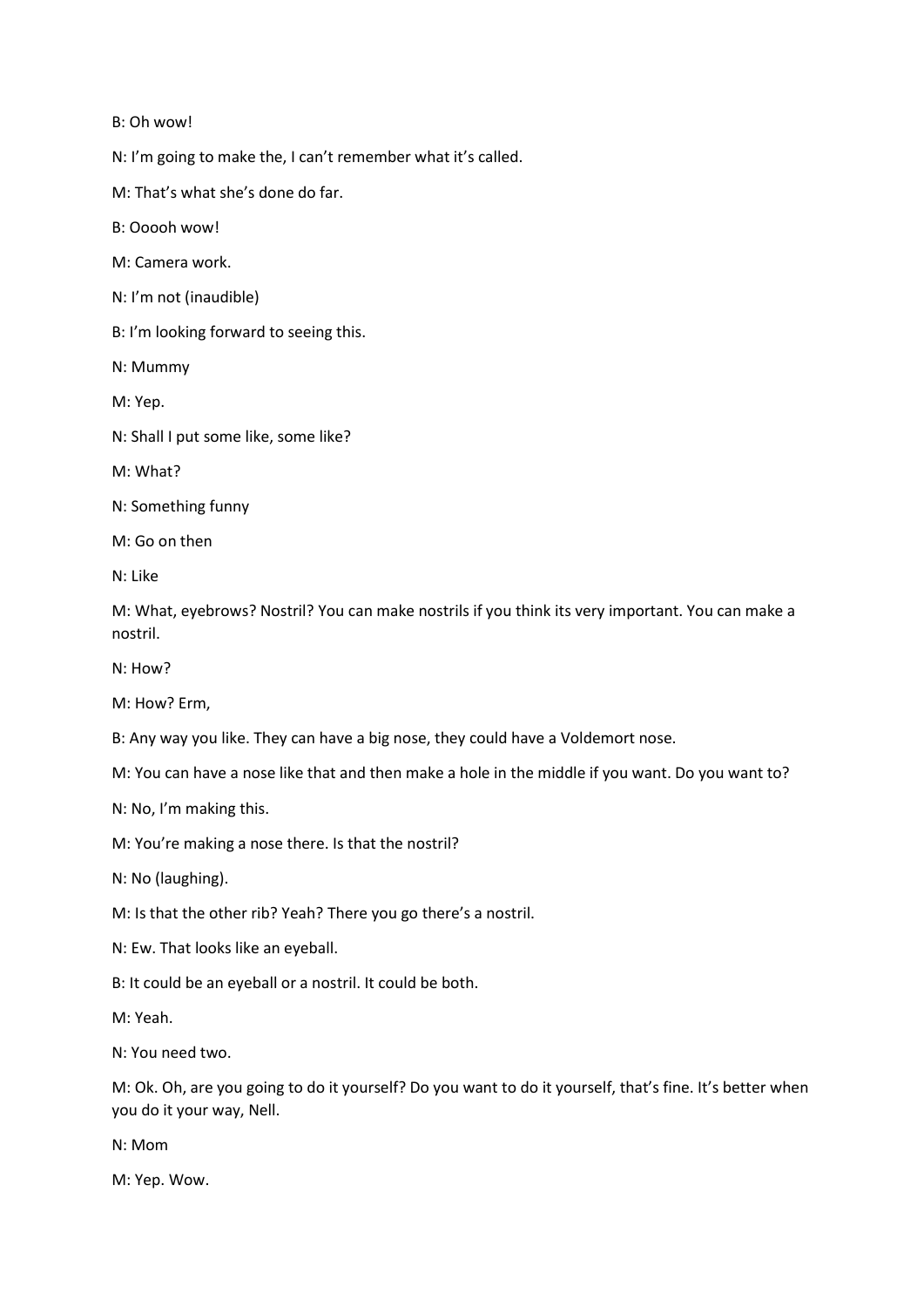B: Is this the whole thing done, or is there any more to add to it?

N: Some more

B: Some more

M: That's good, is that a nostril wow!

B: Super!

M: Let's have a look.

B: Oh my goodness. This looks brilliant. Oh yes! Don't put it in your eye though! You don't want to get it in your eye. Oh that's brilliant. Ooh yes!

M: Oh, Nell bobs.

B: So Nell, does this body have a name? Do you have a name for your artwork?

N: No

B: Not yet?

N: How about this?

M: What?

N: This is spreaded out chewing gum.

M: This is chewing gum? Is it? Ok

N: But its been spat out.

B: Errr. Spat out on to his bones?

N: This is gonna be a…

M: What's that?

N: Bird poo.

M: You might have to change your subject.

B: Just about poo. Is that what we're changing it to? Just about poo.

M: What could you call this Nell? What could you call this figure?

N: The best figure in the world.

B: That's a good name. Is it done?

M: What's all that Nell? What's going on there? What's this?

N: It's a man who fell over in the splits on to his own eyeball.

M: On to his own eyeball?

B: Are they finished or is there more to add?

N: There's more to add.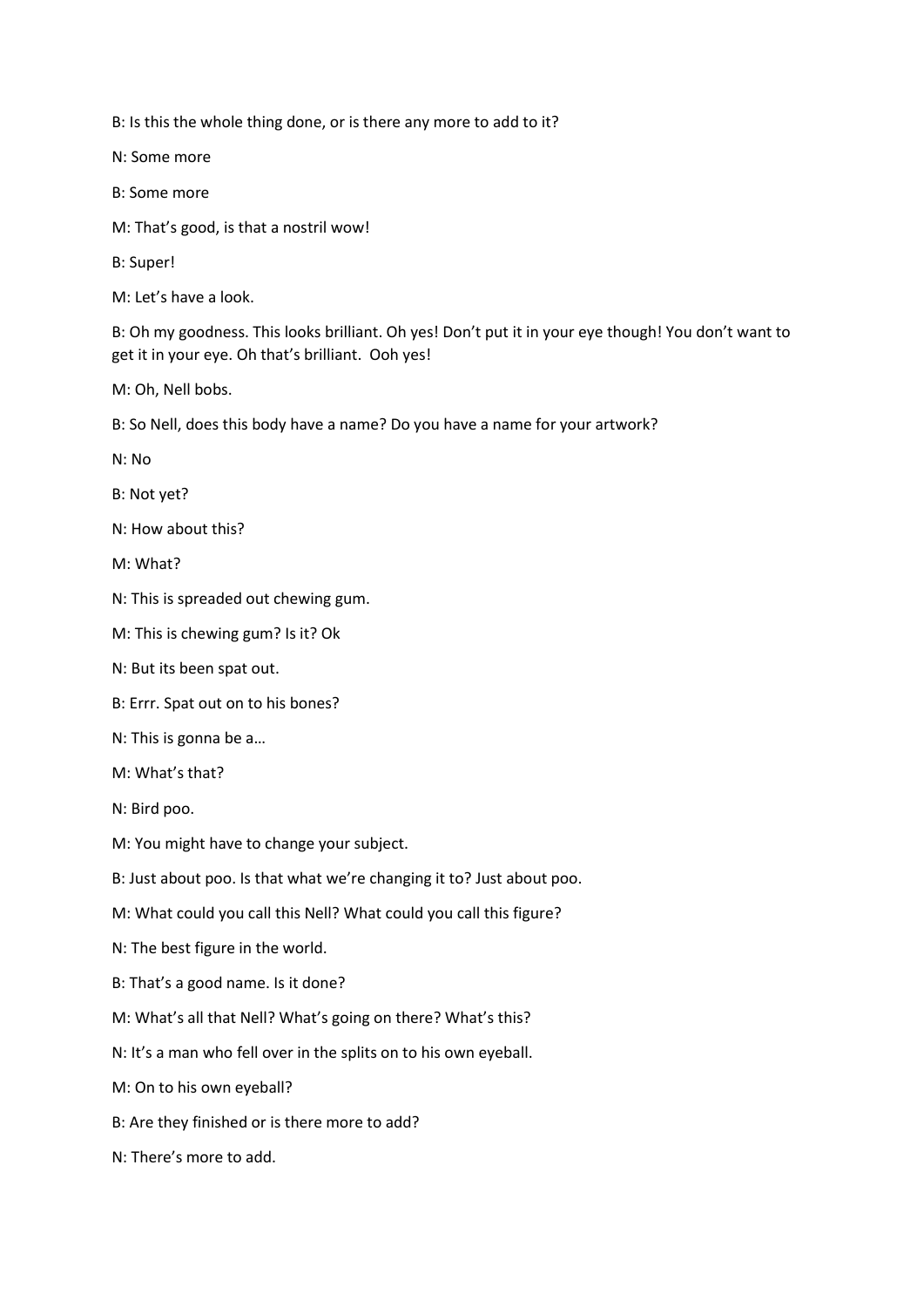B: More? Oh my goodness.

M: You're destroying what you made Nell.

N: Yeah, but I did it. I thought of…

M: You thought of something really good? What's that?

N: A light

M: A light?

N: It's a light

M: You're meant to be making a body

N: Yeah I just thought about this.

M: Ok so you're putting a streetlight so you can light up the body. So we can see it?

B: Yeah. That's a good idea.

N: It can't stand up so maybe it should be a bridge.

B: A bridge?

M: Wow.

B: Super.

N: And this remember is spreaded out chewing gum.

B: Yeah.

M: Spreaded out chewing gum, nostrils, man doing the splits on to his eyeball, bridge, and whats that?

N: Wrinkles.

B: Ok. You've done a brilliant job.

N: It's a wrinkly hedgehog.

M: A wrinkly hedgehog?

N: And there's the spikes.

[redacted]

B: Is that done? Are we done? Or does it still need finishing touches?

M: What's that, the best figure in the whole world? I think you've enjoyed doing the clay, haven't you? What's that Nell, that looks very intricate?

N: A snake

M: A snake?

B: I thought it was a bridge?

N: No that's the bridge.